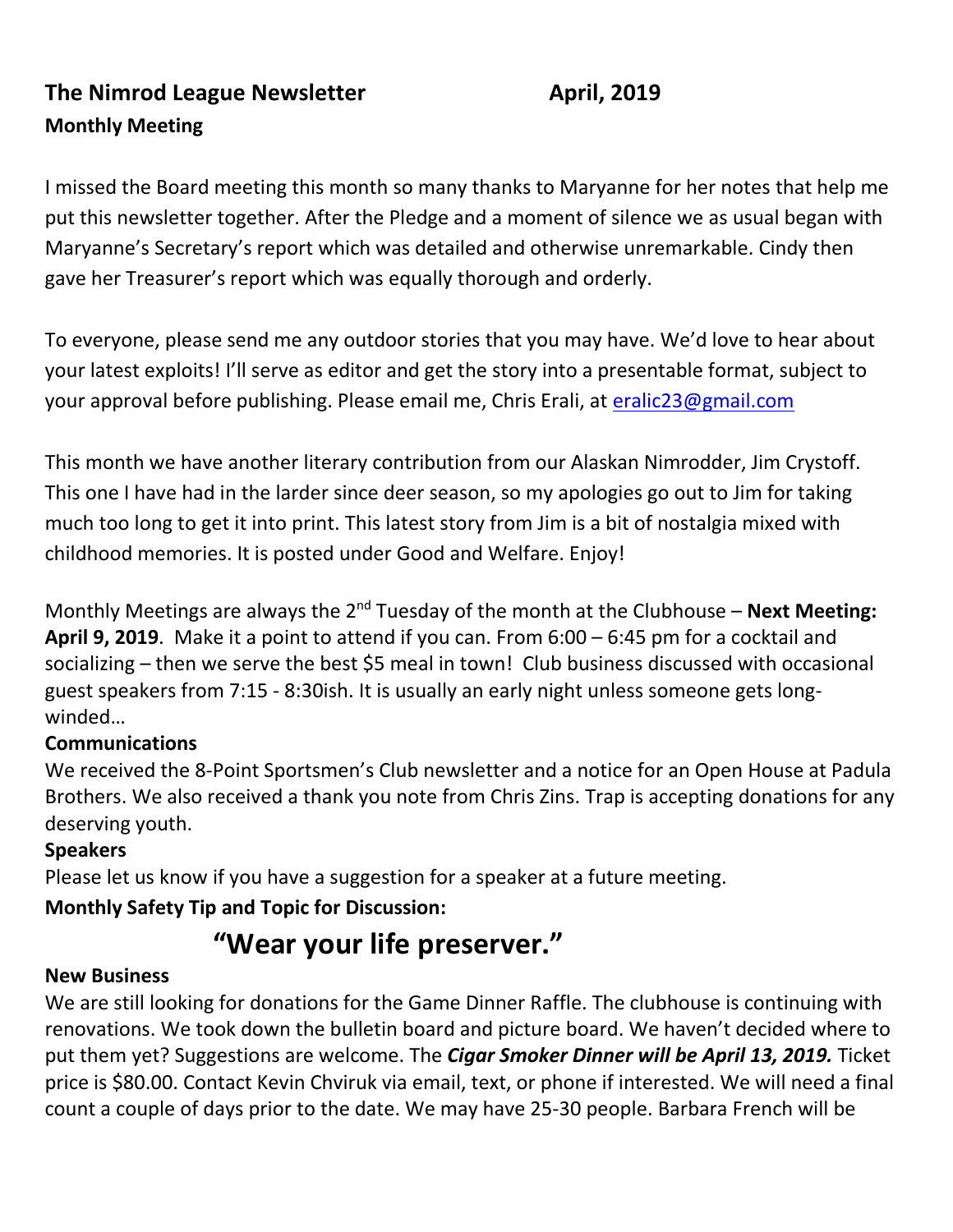bartender. This is a club sanctioned event, not a rental. The bartender will be paid from the proceeds.

#### **Summer Function**

The Summer Function is not being held this year.

#### **Old and Unfinished:**

The By-Law changes will have a 3<sup>rd</sup> and final reading at the upcoming April 9 general meeting.

#### **Conservation Camp**

We have 2 spots filled and payment has been completed.

### **Scholarship**

Applications are out and due on April 15, 2019. We will award 3 scholarships in total. One will be in Leadership with all three in memoriam of passed members.

#### **Membership**

Member Robert Queiros is adding sons, Kyle and Ryan, to the roll which will convert his participation to a Family Membership. To Kyle and Ryan, **please join us at our next general monthly meeting, Tuesday, April 9**, **2019,** when we welcome you to our club.

We have Game Dinner Tickets available. See Paul Fraser.

By the way, **Paul is looking to hand off Membership Committee responsibility.** Paul has been serving in this capacity for many years along with Thursday night Trap and Skeet. We thank Paul for an outstanding job with Membership! You deserve a break. His decision creates an opportunity for someone to become more involved in our club. Volunteers are welcome for this position!

# **And one FINAL opportunity, if you have not renewed your membership, your dues check must be in by the end of the general meeting on April 9th. Not in the mail! In Dave Fillow or Paul Fraser's hand! This is the FINAL, FINAL, NOTICE!!!**

(Dave Fillow is poised and ready with his "delete key.")

#### **Board of Trustees**

No Report

#### **Trap/Skeet**

Thursdays have been picking up the last couple of weeks. The Trap league is starting June 6, 2019. The proposed date for the Young Guns Championship is June 18, 2019. Joe Afonso will check to see if that works for the committee.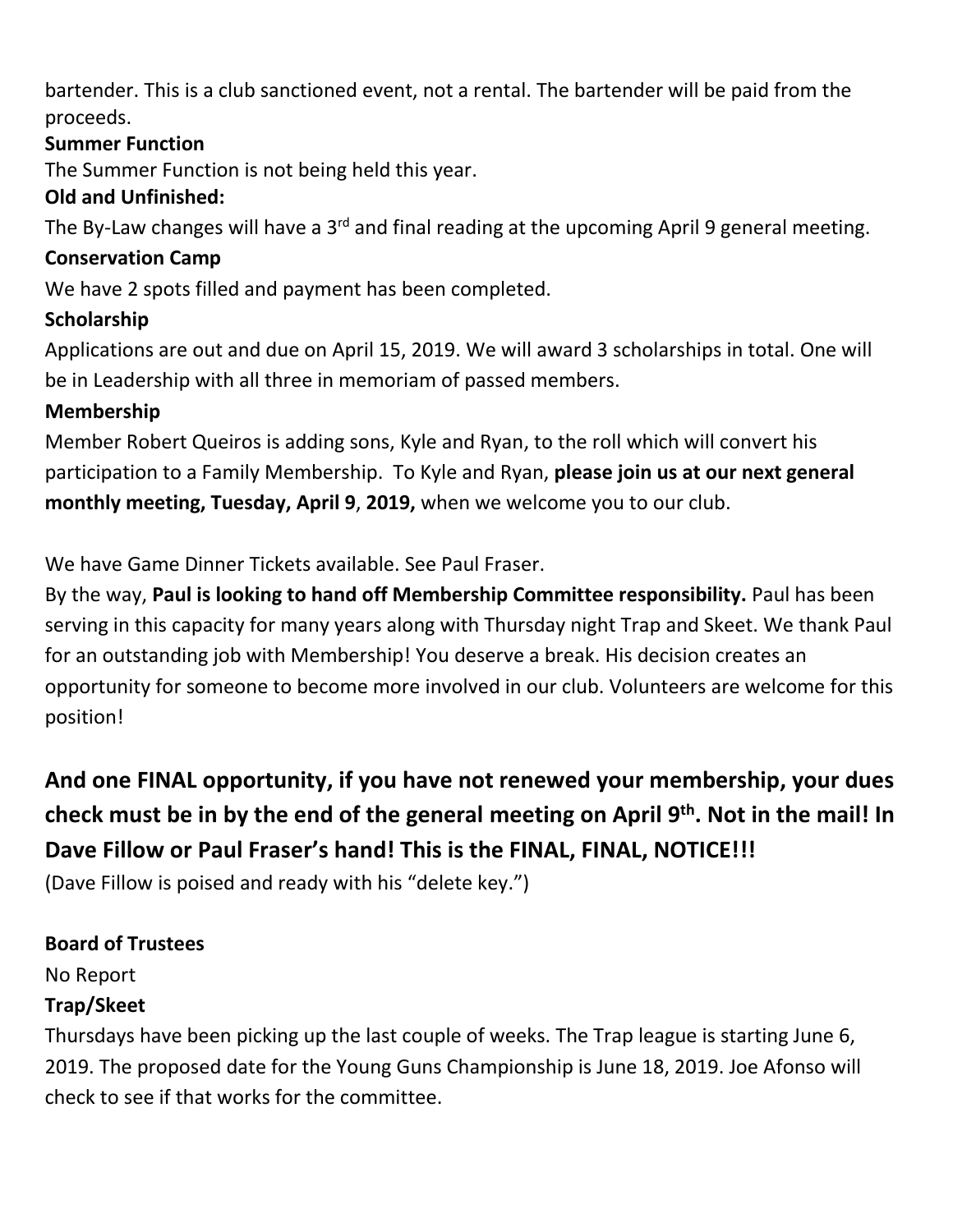Remember, Trap and Skeet is every Thursday afternoon/night (afternoon until the daylight hours get longer). It is open to the public, so bring a friend and join in a night of good fellowship and shooting.

Important Date:*May 5, 2019 Ham Shoot We are looking for someone to run the kitchen for this event???*

#### **Kitchen**

The lunch at the Hunter Safety event went well. Kitchen is staying clean. We will have a Kitchen *Cleaning Day for a general sprucing up on April 20, 2019.* 

### **Scheduled Cooks**

Sam and Robin Ganesan are scheduled this month of April, Pat Orrell again in May, Bob Horgan in June, Linda Brewer July, and Bruce Ebbeson again in August.

Many thanks to these folks for volunteering to serve as cooks. **Please remember they can use HELP!** Contact them for times if you can come help prep before, and during the meal. **Clean-up help is even more appreciated. Most times people have already been at the club for several hours. Clean-up is the last thing they want to do. If you have 30 minutes or so after dinner, come in to the kitchen.** Someone will show you the routine for washing dishes, the tables, and the floor. Many hands make light work and it is much appreciated! In most cases you only miss a little info from the general meeting. And not listening can be a bonus for your digestion! Thanks to all!

#### **Game Dinner**

**This Event is SOLD OUT! Our 2019 Game Dinner will be held on** *Saturday April 6. 2019***.** We could still use more volunteers. We are still looking for help afterwards. This will be Bruce Ebbeson's last game dinner as head chef! Many thanks to Bruce for years of service. **WE NEED RAFFLE DONATIONS!** Gift cards, bottles, guns, any and all items. Think an upscale yard sale! We will do all legal transfers on firearms and ammunition. Plants, fishing rods, or regift a thoughtful but unused Christmas gift. 100% of proceeds go to our club! Be a supporter! Contact EJ with your loot!

As usual, apps, chowder and chili at 5 PM and entrees at 6PM. Come hungry and bring zip locs for take-home.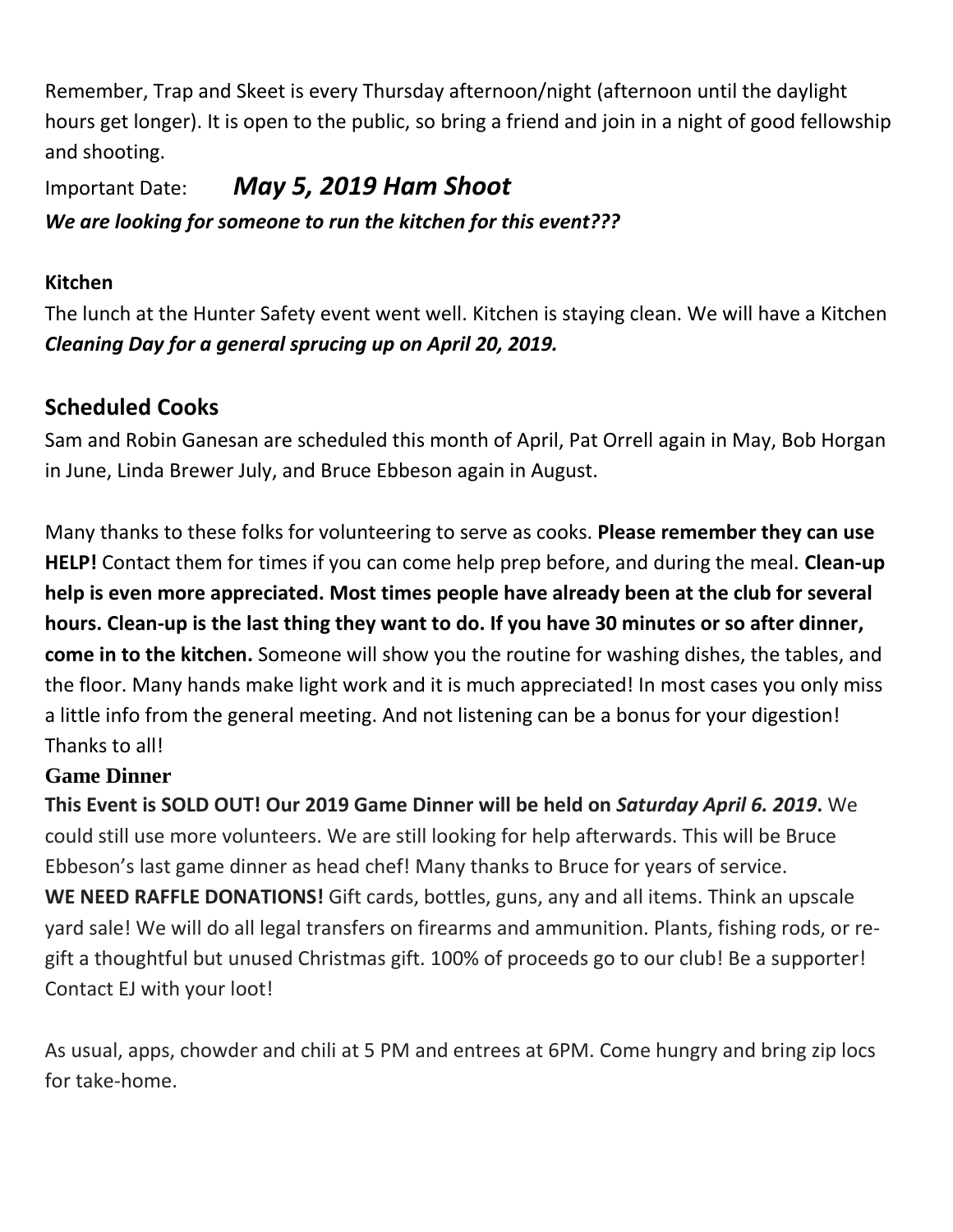#### **Rifle Range**

The sum of \$1,200.00 for surveillance was approved at the last meeting.

### *Women on Target—May 4, 2019*

#### *.22 Rimfire Bench Rest Rifle Competition—May 18, 2019*

#### **House**

No report. Two smoke eaters are coming in.

### **Executive Board**

This month's meeting adjourned at 9:05 PM. We aim for the newsletter to convey the highlights. E Board meetings are held at 7 PM the last Tuesday of the month. Members are welcome if you would like to come and observe our club's operation. Our membership can be very proud of the board and the time and effort that is made by everyone to keep our club running smoothly. Member concerns are always addressed. Many times, one board member will inform others that a single club member voiced a certain matter that he/she found troubling. Our club can rest assured that any points brought up by a member are ALWAYS brought to the attention of the entire board.

### **Grounds**

Grounds Spring Clean-up! May 19, 2019! 9:00 AM start time.

There is a DCR field land locked by beaver ponds. It may make good pheasant and turkey habitat. Nimrod has good access to it. There is not much timber. It is small, and we would have to take out trees to get to it. More news to come.

#### **Land Use**

We have finalized language for markers and boundary signs. The committee is trying to determine the correct number of signs that we need. Discussion was between 500 to a 1,000. Regarding the gate, we may be looking into putting up our own gate.

#### **Finance**

The market fluctuates as we all know. Smart investors stay the course.

#### **Bar**

Gary reports there has not been much happening but there are two big events upcoming. The Game Dinner is April 6, 2019 and the following week is the Cigar Smoker Dinner.

#### **Birds**

No report.

#### **Revenue**

No report and no current projects listed.

#### **Archery**

Jason reports things are a little slow.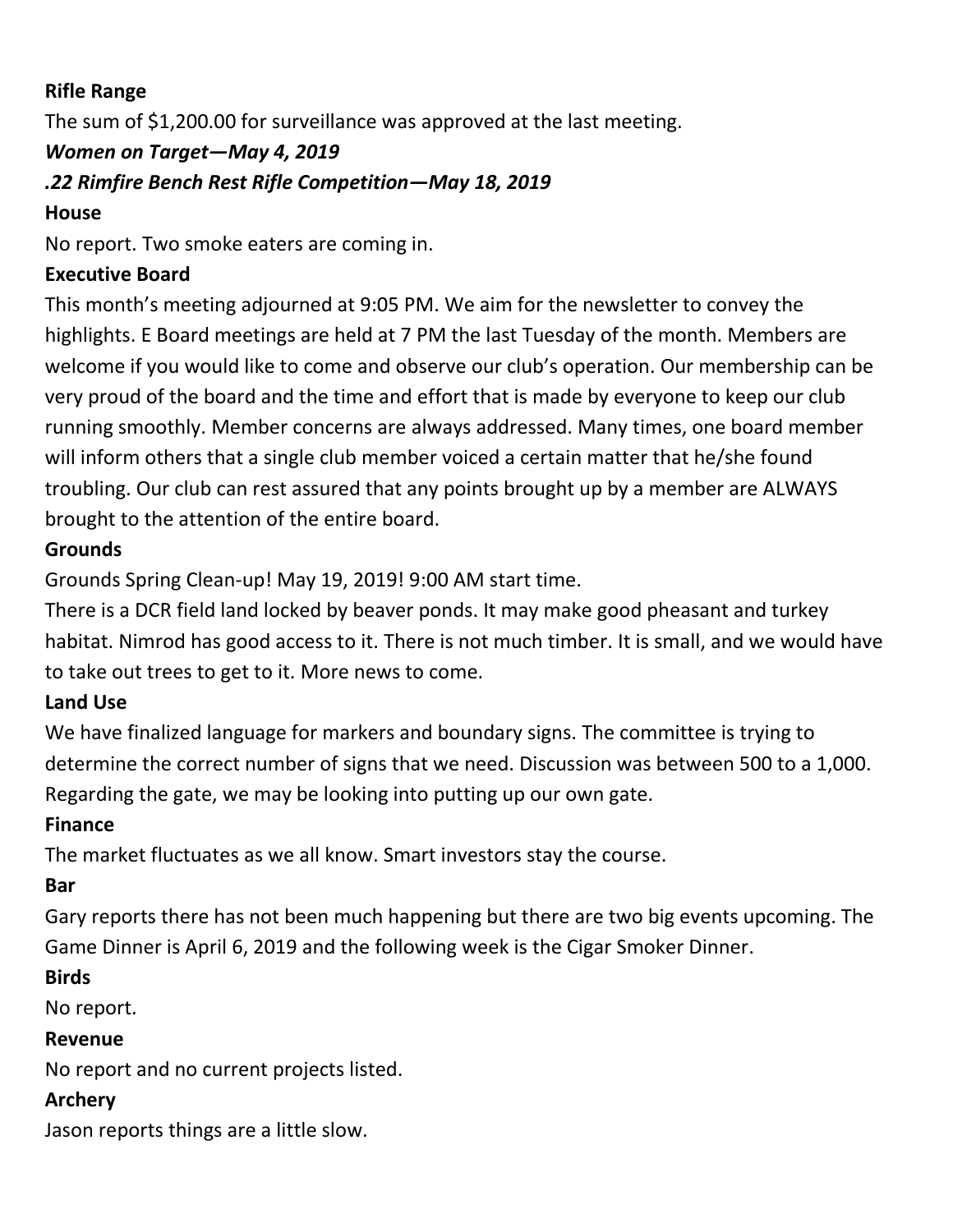#### **Worcester County League of Sportsmen**

NIMROD had 2 tables and we had a great banquet!

#### **Business Records:**

Linda Brewer is setting up infrastructure for use in the cloud. Then she will work with Committee Chairs to upload documents. She has created a "Committee Document Organizer" to preserve and organize the files. Committee heads are encouraged to meet with Linda when both you and she are ready. Finally, at some point a scanner will be needed. We have hard documents to preserve without a digital file. The scanner will make the digital file which we can preserve in the cloud.

#### **Historical Records:**

John Meyer's committee is continuing to gather old documents and photos. The Gale Free Library of Holden is providing access to old records for NIMROD information via their microfiche system. For our history buff's this can be an exciting and fascinating project. As you sit scrolling through old newspapers, documents, etc., you get to read about not only early days of NIMROD, but you'll find other topics, people, pictures and articles about our town's past that are quite intriguing. There is always some event that you perhaps know a little about and for just a few minutes of your time you get to learn the details. If you have never done this, it can be very rewarding and eye-opening. I'm sure John would love an extra pair of eyes to help. No heavy lifting, you sit at a desk and look at a screen of documents on film. It is "older" technology from "pre-computer" times. Now in the computer age, microfiche is being converted into digital documents. That is what we will be doing for our Archives. Paper documents are converted via the scanner discussed above in Business Records. There is always a story, person, or some tidbit of history that you'll share with friends and family from just a couple of hours sitting at a desk. Neat stuff!

#### **Photography**

Linda continues to post amazing photos of club events. A reminder: It's not too early to get your trail camera up and operating. The Trail Camera Photo Contest is coming!

#### **Grant Writer**

Tina Gianos has applied for 3 different grants. The results are pending.

Tina is the person to see if you have a source of funding. Even if you are not sure, please contact her so that she can research the entity. If a committee wants to have a program for kids or a community, she can look for grants in those areas too. Time can be a factor. She needs at least 3 months to complete the application process. Thanks!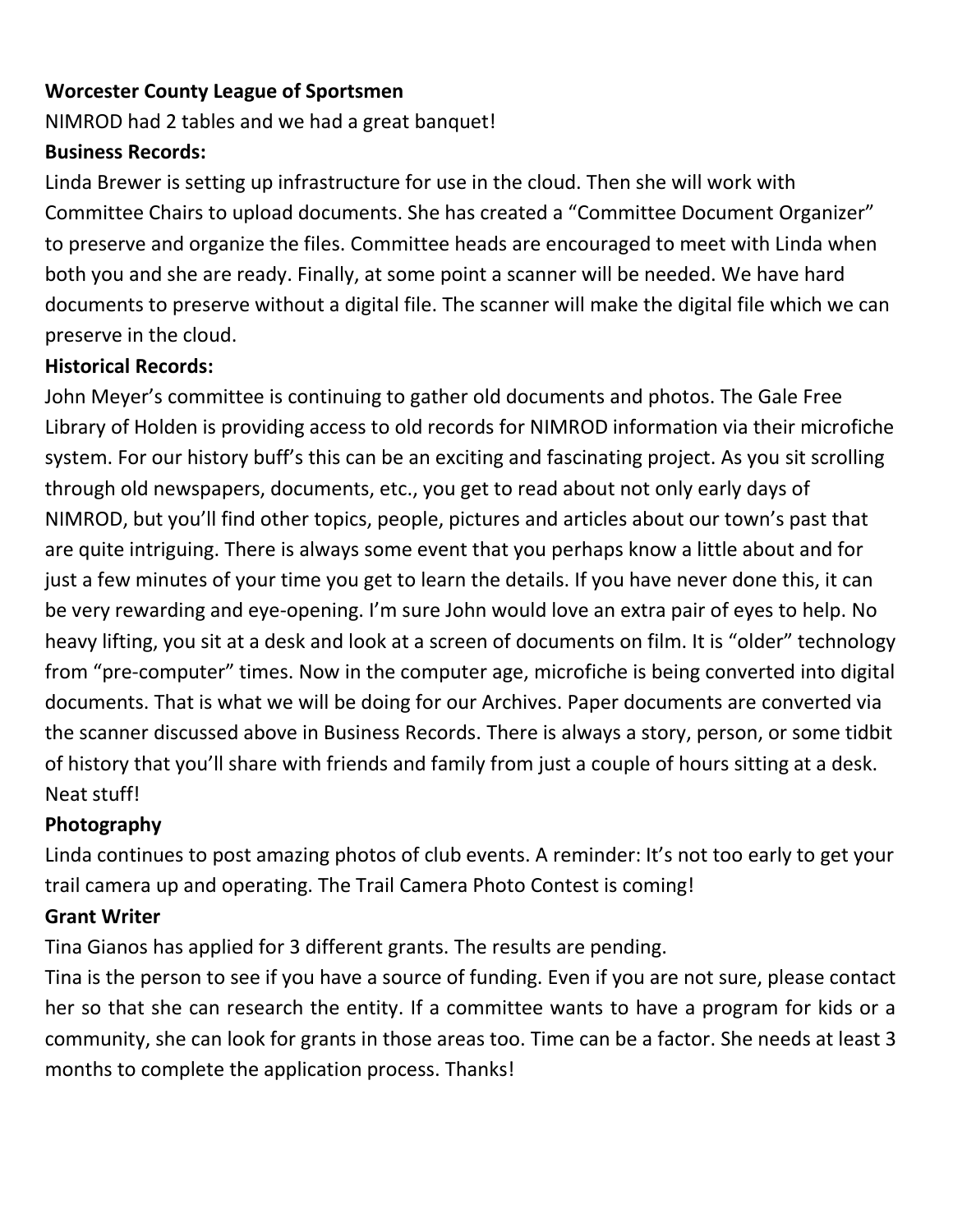#### **Good and Welfare**

Al Afonso has sent cards out on behalf of several members.

Dave Fillow made a donation in the name of club member, Fred Milton, who passed recently.

Don Sr. is doing okay. He has been laying low with a cold but is looking forward to the Game Dinner.

## *Birthday Rifle* by Jim Crystoff

Forty years ago, on my 16th birthday, my father gave me a rifle. When I got home from school that day Dad was waiting for me. He said he had gotten me a birthday present and sitting next to his chair was a second-hand Marlin 30-30. For those of you not lucky enough to have known my father, he wasn't much on giving presents. His example was to earn what you got. Looking back on it, I had mostly stayed out of trouble (I used to sneak into the reservoir to fish), had 2 jobs, okay grades, and passed the hunter safety course. Maybe this fit the requirement? Still it was a big departure from the family way. It isn't lost on me that it was a prosperous time for my family. I didn't know what to say, up until then "the gun" was Gramp's break open 20 gauge. You can hunt anything you can legally hunt in Massachusetts with such a weapon, and we did.

I had no ammunition for the 30-30 and it would be a long time before I was to hunt with it, but the rifle turned out to be a magic key to a whole new world of dreams. I'm pretty sure my Dad knew how the brain of a 16-year-old boy worked. I read too many hunting magazines in those days and determined "my rifle" needed to be a .270 Winchester. I saved my money, got a .270, and relegated the beloved 30-30 to the life of a gun safe prince. The Marlin turned out to be a rare version, so it went deeper in the safe. I almost lost it when I left it with a friend for safe keeping while I built my cabin. The day I went to retrieve it he tried to switch it with a different gun. I got the gun and lost the friend.

Since my dad has gone West, hunting with the Marlin has become my favorite way to remember him. The first time I took it out after he died was a perfect November peak rut deer hunting day. I was thinking about Dad and enjoying the comfortable heft of the Marlin. Poking along, I saw a deer leg move in some alder 30 yards off. I stopped to look closer and saw the rest of the deer, a dandy buck. The rack was really big! With my heart pounding I got down on one knee to shoot. My first shot hit the base of the left antler, turning the deer, the second shot was true, and the buck was down. I walked over, put my hand on his white muzzle and thanked him for giving me his life. He was the first deer I killed with the birthday rifle and the finest buck I have ever gotten. Thanks Dad, for giving me life—the best birthday present ever.